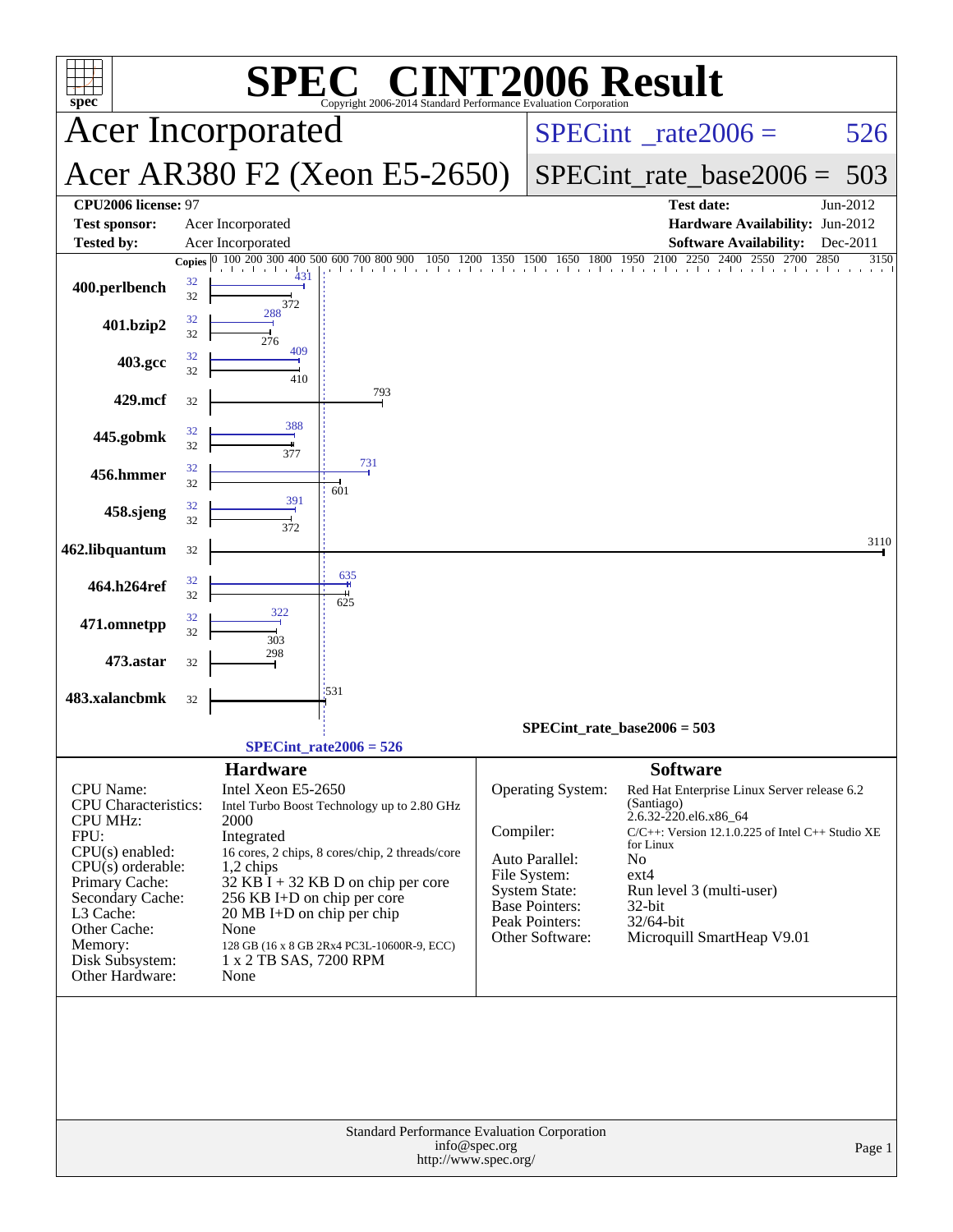

# **[SPEC CINT2006 Result](http://www.spec.org/auto/cpu2006/Docs/result-fields.html#SPECCINT2006Result)**

Acer Incorporated

SPECint rate $2006 = 526$ 

Acer AR380 F2 (Xeon E5-2650)

[SPECint\\_rate\\_base2006 =](http://www.spec.org/auto/cpu2006/Docs/result-fields.html#SPECintratebase2006) 503

#### **[CPU2006 license:](http://www.spec.org/auto/cpu2006/Docs/result-fields.html#CPU2006license)** 97 **[Test date:](http://www.spec.org/auto/cpu2006/Docs/result-fields.html#Testdate)** Jun-2012

**[Test sponsor:](http://www.spec.org/auto/cpu2006/Docs/result-fields.html#Testsponsor)** Acer Incorporated **[Hardware Availability:](http://www.spec.org/auto/cpu2006/Docs/result-fields.html#HardwareAvailability)** Jun-2012 **[Tested by:](http://www.spec.org/auto/cpu2006/Docs/result-fields.html#Testedby)** Acer Incorporated **[Software Availability:](http://www.spec.org/auto/cpu2006/Docs/result-fields.html#SoftwareAvailability)** Dec-2011

#### **[Results Table](http://www.spec.org/auto/cpu2006/Docs/result-fields.html#ResultsTable)**

|                                                                                                          | <b>Base</b>   |                |              |                |            |                | <b>Peak</b>      |               |                |              |                |              |                |              |
|----------------------------------------------------------------------------------------------------------|---------------|----------------|--------------|----------------|------------|----------------|------------------|---------------|----------------|--------------|----------------|--------------|----------------|--------------|
| <b>Benchmark</b>                                                                                         | <b>Copies</b> | <b>Seconds</b> | <b>Ratio</b> | <b>Seconds</b> | Ratio      | <b>Seconds</b> | Ratio            | <b>Copies</b> | <b>Seconds</b> | <b>Ratio</b> | <b>Seconds</b> | <b>Ratio</b> | <b>Seconds</b> | <b>Ratio</b> |
| 400.perlbench                                                                                            | 32            | 839            | 372          | 843            | 371        | 840            | 372              | 32            | 722            | 433          | 726            | 431          | 726            | 430          |
| 401.bzip2                                                                                                | 32            | 1124           | 275          | 1118           | 276        | 1119           | <b>276</b>       | 32            | 1071           | 288          | 1072           | 288          | 1073           | 288          |
| $403.\mathrm{gcc}$                                                                                       | 32            | 626            | 411          | 628            | 410        | 630            | 409              | 32            | 629            | 409          | 630            | 409          | 630            | <u>409</u>   |
| $429$ .mcf                                                                                               | 32            | 367            | 794          | 368            | 792        | 368            | 793              | 32            | 367            | 794          | 368            | 792          | 368            | <u>793</u>   |
| 445.gobmk                                                                                                | 32            | 878            | 382          | 898            | 374        | 891            | 377              | 32            | 869            | 386          | 863            | 389          | 865            | 388          |
| 456.hmmer                                                                                                | 32            | 500            | 597          | 497            | 601        | 496            | 601              | 32            | 408            | 731          | 408            | 731          | 408            | 732          |
| 458 sjeng                                                                                                | 32            | 1039           | 373          | 1041           | 372        | 1040           | 372              | 32            | 990            | 391          | 988            | 392          | 989            | <u>391</u>   |
| 462.libquantum                                                                                           | 32            | 213            | 3110         | 214            | 3100       | 214            | 3110             | 32            | 213            | 3110         | 214            | 3100         | 214            | 3110         |
| 464.h264ref                                                                                              | 32            | 1133           | 625          | 1112           | 637        | 1136           | 624              | 32            | 1099           | 645          | 1125           | 629          | 1115           | 635          |
| 471.omnetpp                                                                                              | 32            | 661            | 303          | 659            | 303        | 659            | 303              | 32            | 621            | 322          | 622            | 322          | 621            | <u>322</u>   |
| $473$ . astar                                                                                            | 32            | 754            | 298          | 755            | 298        | 750            | 299 <sub>1</sub> | 32            | 754            | 298          | 755            | 298          | 750            | 299          |
| 483.xalancbmk                                                                                            | 32            | 416            | 531          | 417            | <b>530</b> | 415            | <b>532</b>       | 32            | 416            | 531          | 417            | 530          | 415            | 532          |
| Results appear in the order in which they were run. Bold underlined text indicates a median measurement. |               |                |              |                |            |                |                  |               |                |              |                |              |                |              |

#### **[Submit Notes](http://www.spec.org/auto/cpu2006/Docs/result-fields.html#SubmitNotes)**

 The numactl mechanism was used to bind copies to processors. The config file option 'submit' was used to generate numactl commands to bind each copy to a specific processor. For details, please see the config file.

#### **[Operating System Notes](http://www.spec.org/auto/cpu2006/Docs/result-fields.html#OperatingSystemNotes)**

Stack size set to unlimited using "ulimit -s unlimited"

#### **[Platform Notes](http://www.spec.org/auto/cpu2006/Docs/result-fields.html#PlatformNotes)**

Standard Performance Evaluation Corporation Sysinfo program /usr/cpu2006/config/sysinfo.rev6800 \$Rev: 6800 \$ \$Date:: 2011-10-11 #\$ 6f2ebdff5032aaa42e583f96b07f99d3 running on localhost.localdomain Wed Jun 6 19:39:25 2012 This section contains SUT (System Under Test) info as seen by some common utilities. To remove or add to this section, see: <http://www.spec.org/cpu2006/Docs/config.html#sysinfo> From /proc/cpuinfo model name : Intel(R) Xeon(R) CPU E5-2650 0 @ 2.00GHz 2 "physical id"s (chips) 32 "processors" cores, siblings (Caution: counting these is hw and system dependent. The following excerpts from /proc/cpuinfo might not be reliable. Use with caution.) cpu cores : 8 siblings : 16 Continued on next page

[info@spec.org](mailto:info@spec.org) <http://www.spec.org/>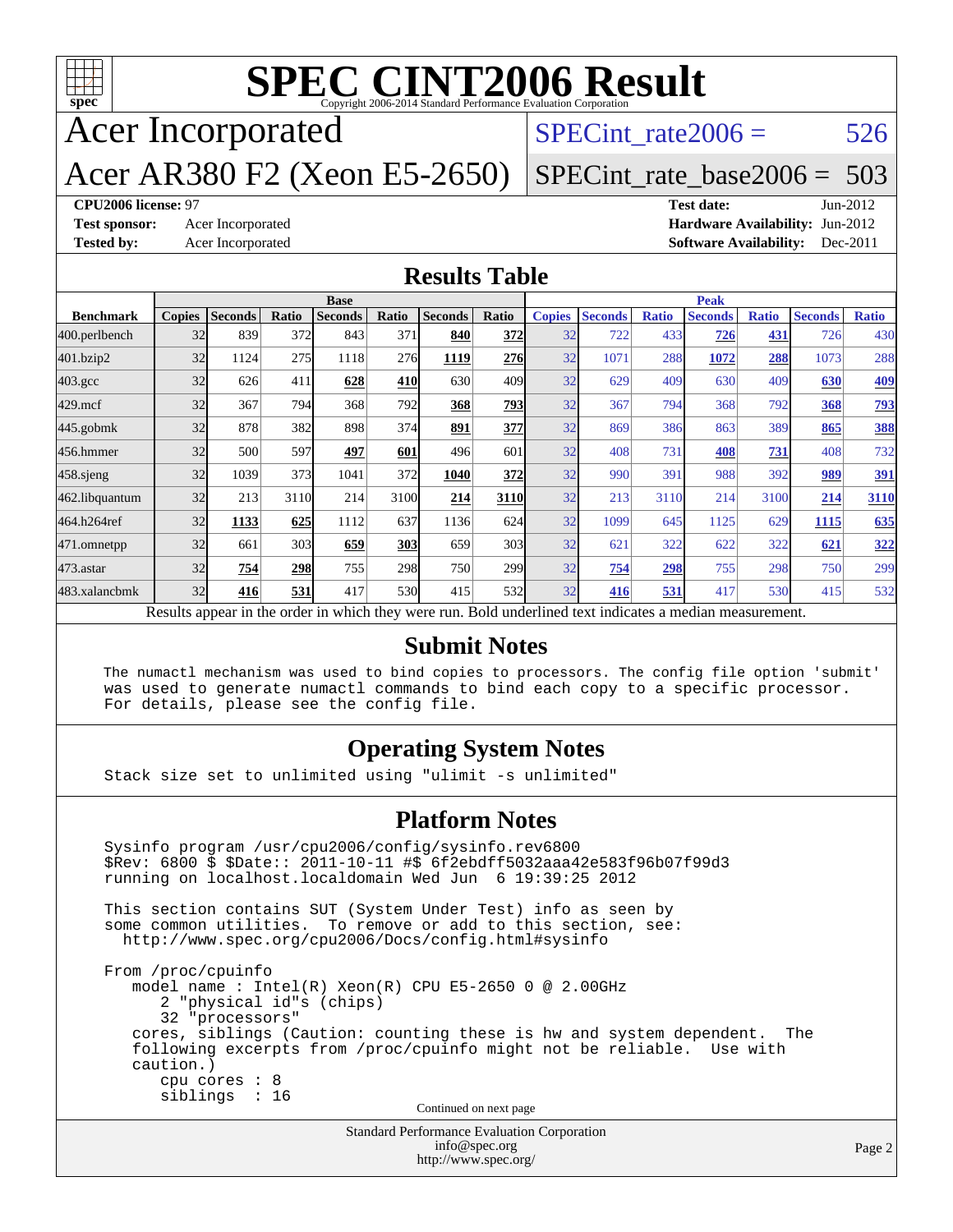| <b>SPEC CINT2006 Result</b><br>spec <sup>®</sup><br>Copyright 2006-2014 Standard Performance Evaluation Corporation                                                                                                                                                                                                                                                                                                                                                                             |                                                                                   |                                                                                                                     |  |  |  |  |
|-------------------------------------------------------------------------------------------------------------------------------------------------------------------------------------------------------------------------------------------------------------------------------------------------------------------------------------------------------------------------------------------------------------------------------------------------------------------------------------------------|-----------------------------------------------------------------------------------|---------------------------------------------------------------------------------------------------------------------|--|--|--|--|
|                                                                                                                                                                                                                                                                                                                                                                                                                                                                                                 | <b>Acer Incorporated</b>                                                          | SPECint rate $2006 =$<br>526                                                                                        |  |  |  |  |
|                                                                                                                                                                                                                                                                                                                                                                                                                                                                                                 | Acer AR380 F2 (Xeon E5-2650)                                                      | $SPECint_rate\_base2006 = 503$                                                                                      |  |  |  |  |
| CPU2006 license: 97<br><b>Test sponsor:</b><br><b>Tested by:</b>                                                                                                                                                                                                                                                                                                                                                                                                                                | Acer Incorporated<br>Acer Incorporated                                            | <b>Test date:</b><br>$Jun-2012$<br><b>Hardware Availability: Jun-2012</b><br><b>Software Availability:</b> Dec-2011 |  |  |  |  |
| <b>Platform Notes (Continued)</b>                                                                                                                                                                                                                                                                                                                                                                                                                                                               |                                                                                   |                                                                                                                     |  |  |  |  |
| physical 0: cores 0 1 2 3 4 5 6 7<br>physical 1: cores 0 1 2 3 4 5 6 7<br>cache size : 20480 KB                                                                                                                                                                                                                                                                                                                                                                                                 |                                                                                   |                                                                                                                     |  |  |  |  |
| From /proc/meminfo<br>132129428 kB<br>MemTotal:<br>HugePages_Total:<br>0<br>Hugepagesize:<br>2048 kB                                                                                                                                                                                                                                                                                                                                                                                            |                                                                                   |                                                                                                                     |  |  |  |  |
|                                                                                                                                                                                                                                                                                                                                                                                                                                                                                                 | /usr/bin/lsb_release -d<br>Red Hat Enterprise Linux Server release 6.2 (Santiago) |                                                                                                                     |  |  |  |  |
| From /etc/*release* /etc/*version*<br>redhat-release: Red Hat Enterprise Linux Server release 6.2 (Santiago)<br>system-release: Red Hat Enterprise Linux Server release 6.2 (Santiago)<br>system-release-cpe: cpe:/o:redhat:enterprise_linux:6server:ga:server                                                                                                                                                                                                                                  |                                                                                   |                                                                                                                     |  |  |  |  |
| uname $-a$ :<br>Linux localhost.localdomain 2.6.32-220.el6.x86_64 #1 SMP Wed Nov 9 08:03:13<br>EST 2011 x86_64 x86_64 x86_64 GNU/Linux                                                                                                                                                                                                                                                                                                                                                          |                                                                                   |                                                                                                                     |  |  |  |  |
|                                                                                                                                                                                                                                                                                                                                                                                                                                                                                                 | run-level $3$ Jun $5$ 19:03                                                       |                                                                                                                     |  |  |  |  |
| SPEC is set to: /usr/cpu2006<br>Size<br>Used Avail Use% Mounted on<br>Filesystem<br>Type<br>/dev/mapper/VolGroup-lv_root<br>338G<br>89G 232G<br>$28\%$ /<br>ext4                                                                                                                                                                                                                                                                                                                                |                                                                                   |                                                                                                                     |  |  |  |  |
| Additional information from dmidecode:<br>Memory:<br>14x Hynix Semiconductor HMT31GR7BFR4A-H9 8 GB 1333 MHz 1 rank                                                                                                                                                                                                                                                                                                                                                                              |                                                                                   |                                                                                                                     |  |  |  |  |
| 2x Hynix Semiconductor HMT31GR7CFR4A-H9 8 GB 1333 MHz 1 rank                                                                                                                                                                                                                                                                                                                                                                                                                                    |                                                                                   |                                                                                                                     |  |  |  |  |
| (End of data from sysinfo program)                                                                                                                                                                                                                                                                                                                                                                                                                                                              |                                                                                   |                                                                                                                     |  |  |  |  |
| <b>General Notes</b>                                                                                                                                                                                                                                                                                                                                                                                                                                                                            |                                                                                   |                                                                                                                     |  |  |  |  |
| Environment variables set by runspec before the start of the run:<br>LD_LIBRARY_PATH = "/usr/cpu2006/libs/32:/usr/cpu2006/libs/64"                                                                                                                                                                                                                                                                                                                                                              |                                                                                   |                                                                                                                     |  |  |  |  |
| Binaries compiled on a system with 1x Core i7-860 CPU + 8GB<br>memory using RHEL5.5<br>Transparent Huge Pages enabled with:<br>echo always > /sys/kernel/mm/redhat_transparent_hugepage/enabled<br>Filesystem page cache cleared with:<br>/proc/sys/vm/drop_caches<br>echo 1><br>runspec command invoked through numactl i.e.:<br>numactl --interleave=all runspec <etc><br/>The Acer AR360 F2 and AR380 F2 are electronically equivalent.<br/>This result was measured on Acer AR380 F2.</etc> |                                                                                   |                                                                                                                     |  |  |  |  |
|                                                                                                                                                                                                                                                                                                                                                                                                                                                                                                 | Standard Performance Evaluation Corporation<br>info@spec                          |                                                                                                                     |  |  |  |  |

[info@spec.org](mailto:info@spec.org) <http://www.spec.org/>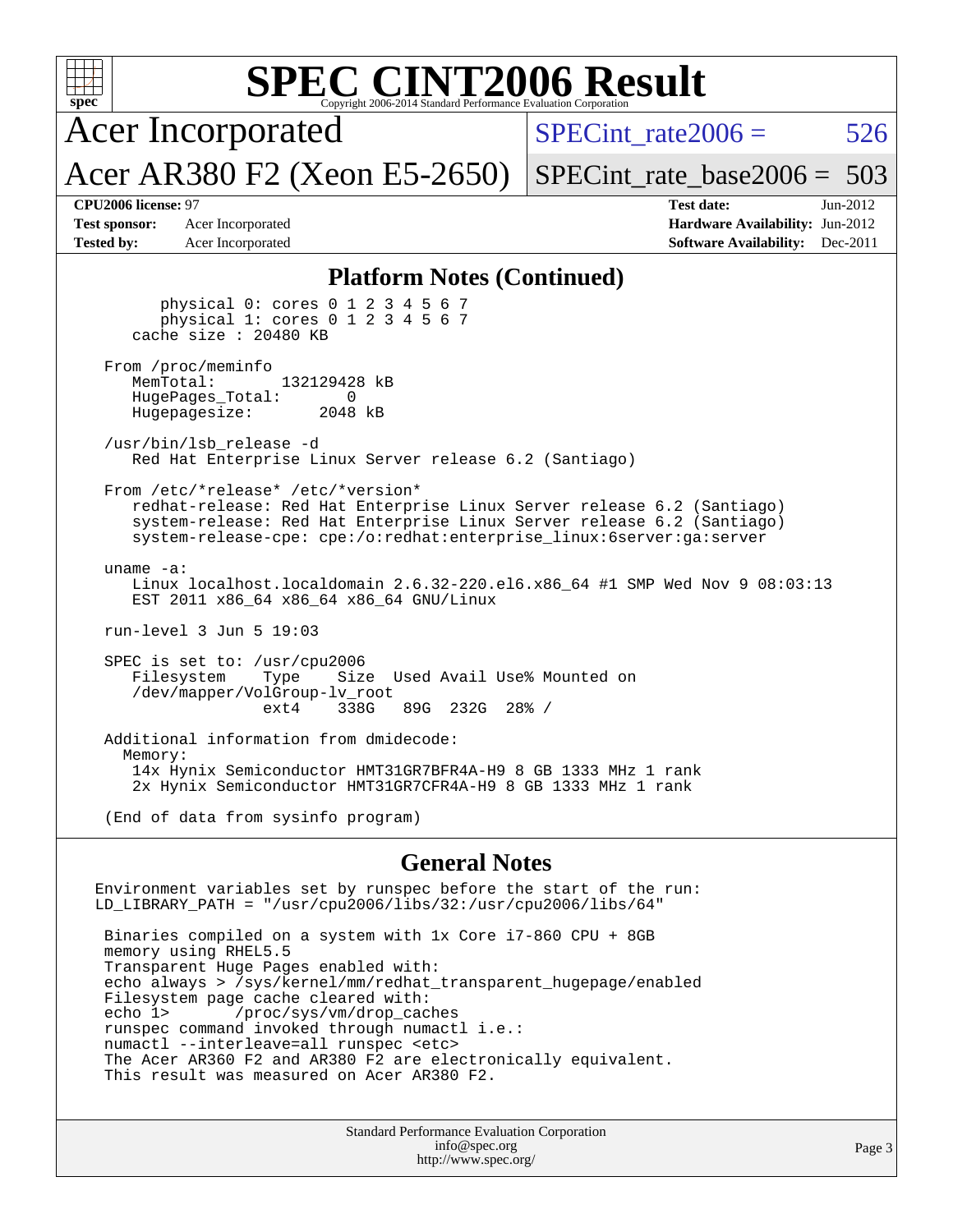

# **[SPEC CINT2006 Result](http://www.spec.org/auto/cpu2006/Docs/result-fields.html#SPECCINT2006Result)**

Acer Incorporated

SPECint rate $2006 = 526$ 

Acer AR380 F2 (Xeon E5-2650) [SPECint\\_rate\\_base2006 =](http://www.spec.org/auto/cpu2006/Docs/result-fields.html#SPECintratebase2006) 503

**[Tested by:](http://www.spec.org/auto/cpu2006/Docs/result-fields.html#Testedby)** Acer Incorporated **[Software Availability:](http://www.spec.org/auto/cpu2006/Docs/result-fields.html#SoftwareAvailability)** Dec-2011

**[CPU2006 license:](http://www.spec.org/auto/cpu2006/Docs/result-fields.html#CPU2006license)** 97 **[Test date:](http://www.spec.org/auto/cpu2006/Docs/result-fields.html#Testdate)** Jun-2012 **[Test sponsor:](http://www.spec.org/auto/cpu2006/Docs/result-fields.html#Testsponsor)** Acer Incorporated **[Hardware Availability:](http://www.spec.org/auto/cpu2006/Docs/result-fields.html#HardwareAvailability)** Jun-2012

## **[Base Compiler Invocation](http://www.spec.org/auto/cpu2006/Docs/result-fields.html#BaseCompilerInvocation)**

[C benchmarks](http://www.spec.org/auto/cpu2006/Docs/result-fields.html#Cbenchmarks):  $\text{icc}$   $-\text{m32}$ 

[C++ benchmarks:](http://www.spec.org/auto/cpu2006/Docs/result-fields.html#CXXbenchmarks) [icpc -m32](http://www.spec.org/cpu2006/results/res2012q3/cpu2006-20120608-22844.flags.html#user_CXXbase_intel_icpc_4e5a5ef1a53fd332b3c49e69c3330699)

#### **[Base Portability Flags](http://www.spec.org/auto/cpu2006/Docs/result-fields.html#BasePortabilityFlags)**

 400.perlbench: [-DSPEC\\_CPU\\_LINUX\\_IA32](http://www.spec.org/cpu2006/results/res2012q3/cpu2006-20120608-22844.flags.html#b400.perlbench_baseCPORTABILITY_DSPEC_CPU_LINUX_IA32) 462.libquantum: [-DSPEC\\_CPU\\_LINUX](http://www.spec.org/cpu2006/results/res2012q3/cpu2006-20120608-22844.flags.html#b462.libquantum_baseCPORTABILITY_DSPEC_CPU_LINUX) 483.xalancbmk: [-DSPEC\\_CPU\\_LINUX](http://www.spec.org/cpu2006/results/res2012q3/cpu2006-20120608-22844.flags.html#b483.xalancbmk_baseCXXPORTABILITY_DSPEC_CPU_LINUX)

## **[Base Optimization Flags](http://www.spec.org/auto/cpu2006/Docs/result-fields.html#BaseOptimizationFlags)**

[C benchmarks](http://www.spec.org/auto/cpu2006/Docs/result-fields.html#Cbenchmarks):

[-xAVX](http://www.spec.org/cpu2006/results/res2012q3/cpu2006-20120608-22844.flags.html#user_CCbase_f-xAVX) [-ipo](http://www.spec.org/cpu2006/results/res2012q3/cpu2006-20120608-22844.flags.html#user_CCbase_f-ipo) [-O3](http://www.spec.org/cpu2006/results/res2012q3/cpu2006-20120608-22844.flags.html#user_CCbase_f-O3) [-no-prec-div](http://www.spec.org/cpu2006/results/res2012q3/cpu2006-20120608-22844.flags.html#user_CCbase_f-no-prec-div) [-opt-prefetch](http://www.spec.org/cpu2006/results/res2012q3/cpu2006-20120608-22844.flags.html#user_CCbase_f-opt-prefetch) [-opt-mem-layout-trans=3](http://www.spec.org/cpu2006/results/res2012q3/cpu2006-20120608-22844.flags.html#user_CCbase_f-opt-mem-layout-trans_a7b82ad4bd7abf52556d4961a2ae94d5)

[C++ benchmarks:](http://www.spec.org/auto/cpu2006/Docs/result-fields.html#CXXbenchmarks)

[-xAVX](http://www.spec.org/cpu2006/results/res2012q3/cpu2006-20120608-22844.flags.html#user_CXXbase_f-xAVX) [-ipo](http://www.spec.org/cpu2006/results/res2012q3/cpu2006-20120608-22844.flags.html#user_CXXbase_f-ipo) [-O3](http://www.spec.org/cpu2006/results/res2012q3/cpu2006-20120608-22844.flags.html#user_CXXbase_f-O3) [-no-prec-div](http://www.spec.org/cpu2006/results/res2012q3/cpu2006-20120608-22844.flags.html#user_CXXbase_f-no-prec-div) [-opt-prefetch](http://www.spec.org/cpu2006/results/res2012q3/cpu2006-20120608-22844.flags.html#user_CXXbase_f-opt-prefetch) [-opt-mem-layout-trans=3](http://www.spec.org/cpu2006/results/res2012q3/cpu2006-20120608-22844.flags.html#user_CXXbase_f-opt-mem-layout-trans_a7b82ad4bd7abf52556d4961a2ae94d5) [-Wl,-z,muldefs](http://www.spec.org/cpu2006/results/res2012q3/cpu2006-20120608-22844.flags.html#user_CXXbase_link_force_multiple1_74079c344b956b9658436fd1b6dd3a8a) [-L/smartheap -lsmartheap](http://www.spec.org/cpu2006/results/res2012q3/cpu2006-20120608-22844.flags.html#user_CXXbase_SmartHeap_7c9e394a5779e1a7fec7c221e123830c)

#### **[Base Other Flags](http://www.spec.org/auto/cpu2006/Docs/result-fields.html#BaseOtherFlags)**

[C benchmarks](http://www.spec.org/auto/cpu2006/Docs/result-fields.html#Cbenchmarks):

403.gcc: [-Dalloca=\\_alloca](http://www.spec.org/cpu2006/results/res2012q3/cpu2006-20120608-22844.flags.html#b403.gcc_baseEXTRA_CFLAGS_Dalloca_be3056838c12de2578596ca5467af7f3)

## **[Peak Compiler Invocation](http://www.spec.org/auto/cpu2006/Docs/result-fields.html#PeakCompilerInvocation)**

[C benchmarks \(except as noted below\)](http://www.spec.org/auto/cpu2006/Docs/result-fields.html#Cbenchmarksexceptasnotedbelow): [icc -m32](http://www.spec.org/cpu2006/results/res2012q3/cpu2006-20120608-22844.flags.html#user_CCpeak_intel_icc_5ff4a39e364c98233615fdd38438c6f2) 400.perlbench: [icc -m64](http://www.spec.org/cpu2006/results/res2012q3/cpu2006-20120608-22844.flags.html#user_peakCCLD400_perlbench_intel_icc_64bit_bda6cc9af1fdbb0edc3795bac97ada53) 401.bzip2: [icc -m64](http://www.spec.org/cpu2006/results/res2012q3/cpu2006-20120608-22844.flags.html#user_peakCCLD401_bzip2_intel_icc_64bit_bda6cc9af1fdbb0edc3795bac97ada53)

456.hmmer: [icc -m64](http://www.spec.org/cpu2006/results/res2012q3/cpu2006-20120608-22844.flags.html#user_peakCCLD456_hmmer_intel_icc_64bit_bda6cc9af1fdbb0edc3795bac97ada53)

458.sjeng: [icc -m64](http://www.spec.org/cpu2006/results/res2012q3/cpu2006-20120608-22844.flags.html#user_peakCCLD458_sjeng_intel_icc_64bit_bda6cc9af1fdbb0edc3795bac97ada53)

```
C++ benchmarks: 
    icpc -m32
```
Standard Performance Evaluation Corporation [info@spec.org](mailto:info@spec.org) <http://www.spec.org/>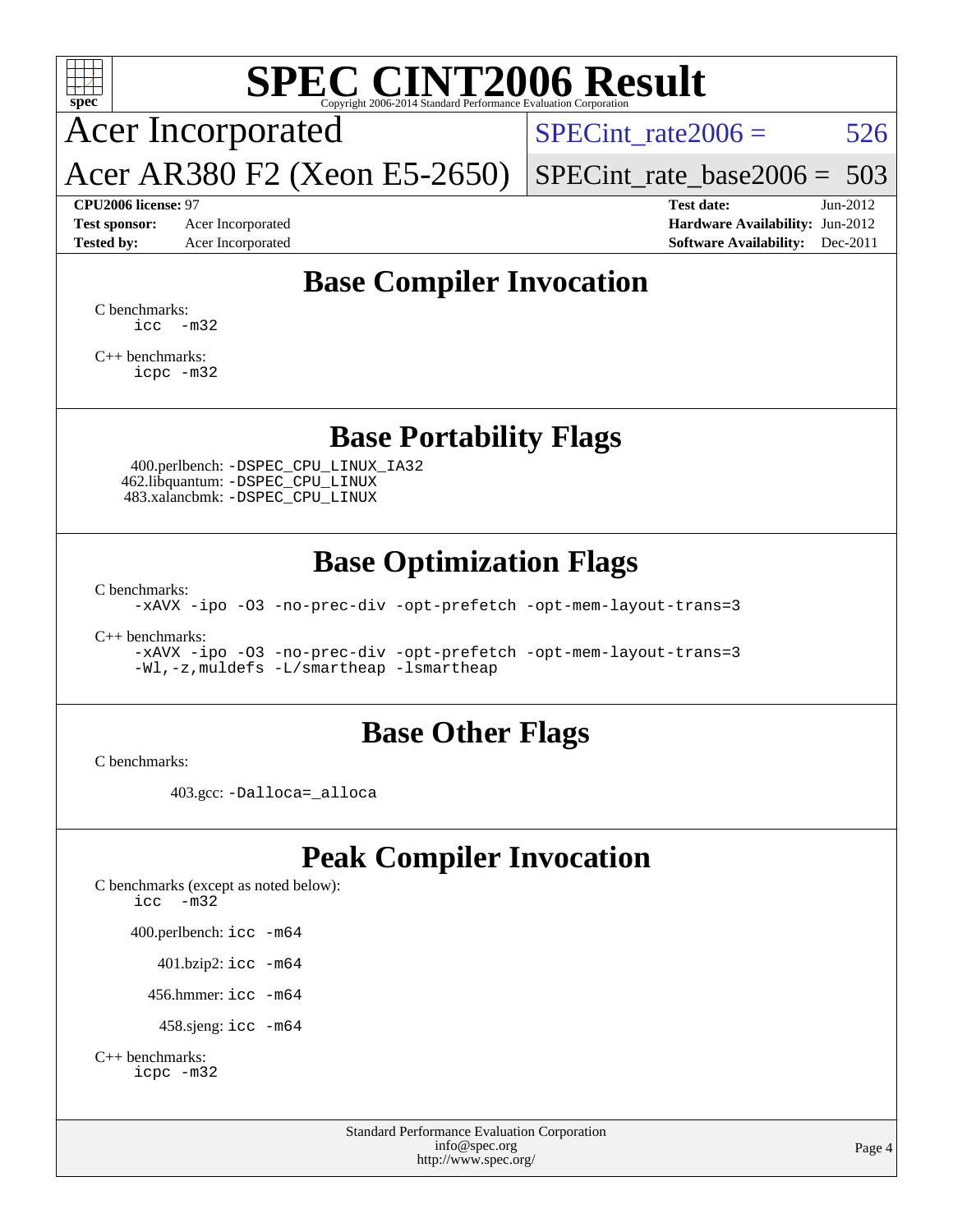

# **[SPEC CINT2006 Result](http://www.spec.org/auto/cpu2006/Docs/result-fields.html#SPECCINT2006Result)**

Acer Incorporated

SPECint rate $2006 = 526$ 

Acer AR380 F2 (Xeon E5-2650)

[SPECint\\_rate\\_base2006 =](http://www.spec.org/auto/cpu2006/Docs/result-fields.html#SPECintratebase2006) 503

**[CPU2006 license:](http://www.spec.org/auto/cpu2006/Docs/result-fields.html#CPU2006license)** 97 **[Test date:](http://www.spec.org/auto/cpu2006/Docs/result-fields.html#Testdate)** Jun-2012 **[Test sponsor:](http://www.spec.org/auto/cpu2006/Docs/result-fields.html#Testsponsor)** Acer Incorporated **[Hardware Availability:](http://www.spec.org/auto/cpu2006/Docs/result-fields.html#HardwareAvailability)** Jun-2012 **[Tested by:](http://www.spec.org/auto/cpu2006/Docs/result-fields.html#Testedby)** Acer Incorporated **[Software Availability:](http://www.spec.org/auto/cpu2006/Docs/result-fields.html#SoftwareAvailability)** Dec-2011

## **[Peak Portability Flags](http://www.spec.org/auto/cpu2006/Docs/result-fields.html#PeakPortabilityFlags)**

 400.perlbench: [-DSPEC\\_CPU\\_LP64](http://www.spec.org/cpu2006/results/res2012q3/cpu2006-20120608-22844.flags.html#b400.perlbench_peakCPORTABILITY_DSPEC_CPU_LP64) [-DSPEC\\_CPU\\_LINUX\\_X64](http://www.spec.org/cpu2006/results/res2012q3/cpu2006-20120608-22844.flags.html#b400.perlbench_peakCPORTABILITY_DSPEC_CPU_LINUX_X64) 401.bzip2: [-DSPEC\\_CPU\\_LP64](http://www.spec.org/cpu2006/results/res2012q3/cpu2006-20120608-22844.flags.html#suite_peakCPORTABILITY401_bzip2_DSPEC_CPU_LP64) 456.hmmer: [-DSPEC\\_CPU\\_LP64](http://www.spec.org/cpu2006/results/res2012q3/cpu2006-20120608-22844.flags.html#suite_peakCPORTABILITY456_hmmer_DSPEC_CPU_LP64) 458.sjeng: [-DSPEC\\_CPU\\_LP64](http://www.spec.org/cpu2006/results/res2012q3/cpu2006-20120608-22844.flags.html#suite_peakCPORTABILITY458_sjeng_DSPEC_CPU_LP64) 462.libquantum: [-DSPEC\\_CPU\\_LINUX](http://www.spec.org/cpu2006/results/res2012q3/cpu2006-20120608-22844.flags.html#b462.libquantum_peakCPORTABILITY_DSPEC_CPU_LINUX) 483.xalancbmk: [-DSPEC\\_CPU\\_LINUX](http://www.spec.org/cpu2006/results/res2012q3/cpu2006-20120608-22844.flags.html#b483.xalancbmk_peakCXXPORTABILITY_DSPEC_CPU_LINUX)

# **[Peak Optimization Flags](http://www.spec.org/auto/cpu2006/Docs/result-fields.html#PeakOptimizationFlags)**

[C benchmarks](http://www.spec.org/auto/cpu2006/Docs/result-fields.html#Cbenchmarks):

```
 400.perlbench: -xAVX(pass 2) -prof-gen(pass 1) -ipo(pass 2) -O3(pass 2)
                -no-prec-div(pass 2) -prof-use(pass 2) -auto-ilp32
        401.bzip2: -xAVX(pass 2) -prof-gen(pass 1) -ipo(pass 2) -O3(pass 2)
                -no-prec-div(pass 2) -prof-use(pass 2) -opt-prefetch
                -auto-ilp32 -ansi-alias
          403.gcc: -xAVX -ipo -O3 -no-prec-div
         429.mcf: basepeak = yes
       445.gobmk: -xAVX(pass 2) -prof-gen(pass 1) -prof-use(pass 2)
                -ansi-alias -opt-mem-layout-trans=3
       456.hmmer: -xAVX -ipo -O3 -no-prec-div -unroll2 -auto-ilp32
         458.sjeng: -xAVX(pass 2) -prof-gen(pass 1) -ipo(pass 2) -O3(pass 2)
                -no-prec-div(pass 2) -prof-use(pass 2) -unroll4
                -auto-ilp32
   462.libquantum: basepeak = yes
       464.h264ref: -xAVX(pass 2) -prof-gen(pass 1) -ipo(pass 2) -O3(pass 2)
                -no-prec-div(pass 2) -prof-use(pass 2) -unroll2
                -ansi-alias
C++ benchmarks: 
      471.omnetpp: -xAVX(pass 2) -prof-gen(pass 1) -ipo(pass 2) -O3(pass 2)
                -no-prec-div(pass 2) -prof-use(pass 2) -ansi-alias
                -opt-ra-region-strategy=block -Wl,-z,muldefs
                -L/smartheap -lsmartheap
        473.astar: basepeak = yes
   483.xalanchmk: basepeak = yes
```